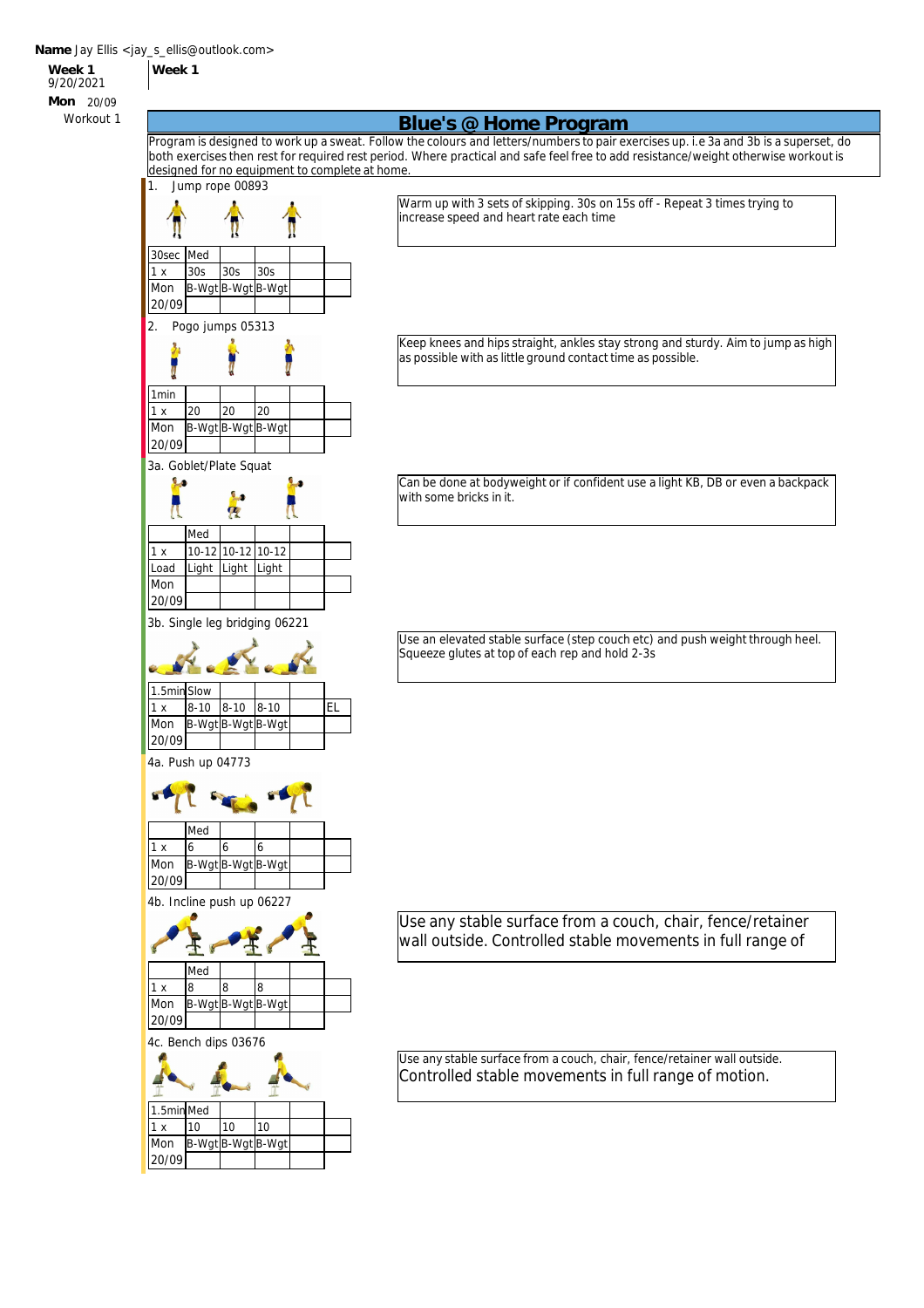

Rest for 3 mins then sprint for 14 seconds, jog 24 seconds x 8 efforts. Rest for 2 mins sprint for 14 seconds, jog 24 seconds x 10 efforts.